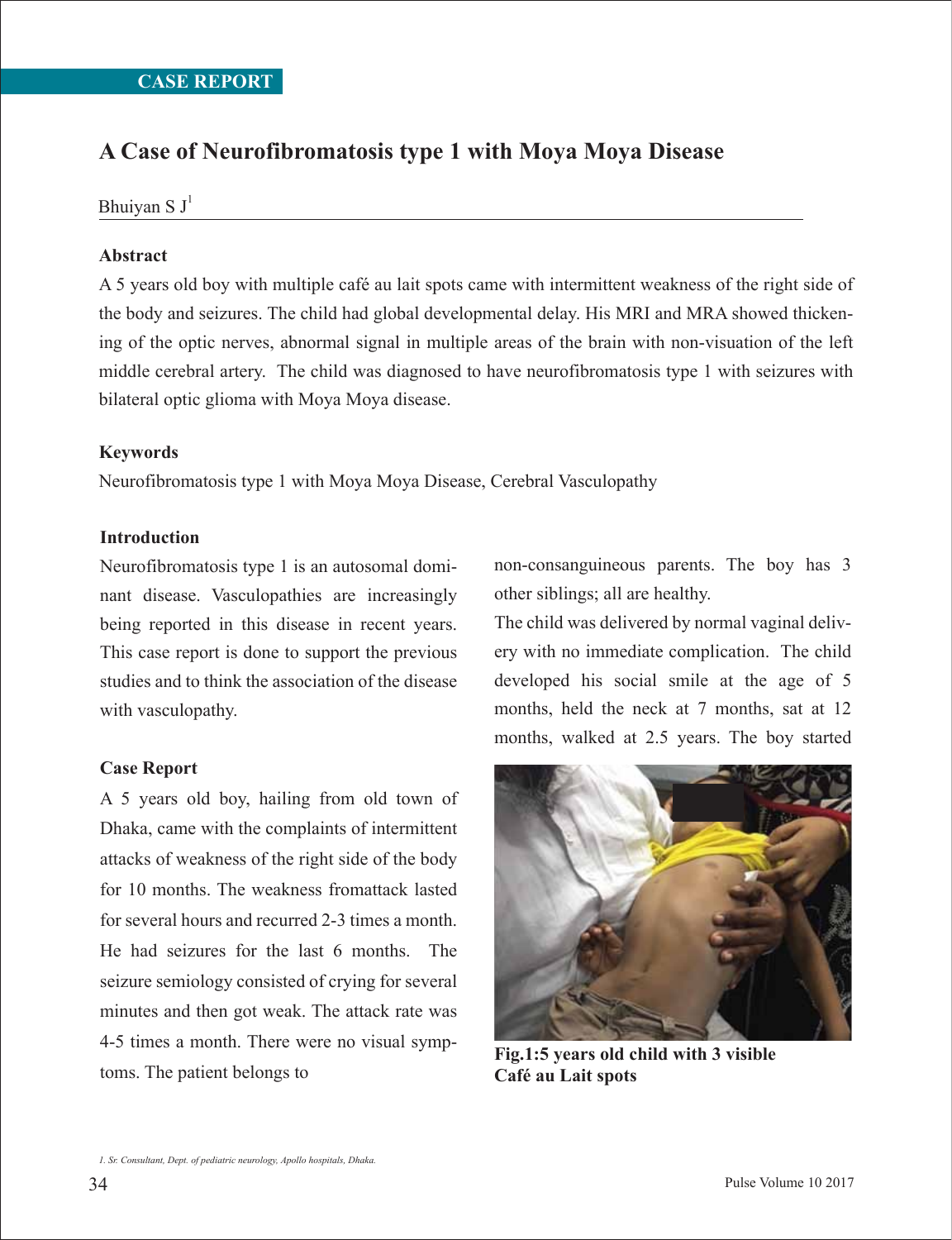babbling at 1 year, 1st word at 2 years. He could make only 2 words sentence. He could not memorize rhymes. On examination, he had 8 café-au-lait spots on the trunk and limbs. The long axis of these spots ranges from 7-10 mm (Fig. 1).

There was no bony deformity or skin nodule. His gait was normal. There was no Lisch nodule in the iris. His visual field examination was normal with normal eye movement.His fundus of the eye was normal. Other cranial nerve examination showed no abnormality.His sensations were intact including vibratory sensation and position sense. He had normal



**Fig. 2: MRI of the brain in T1 sequences showing transverse expansion with tortuosity of the optic nerve bilaterally.**

muscle tone and power (5/5) all over. His deep tendon reflexes are 2+ all over. There were no cerebellar signs. He had normal gait with normal tandem walking.

His EEG was normal.His antinuclear antibody and antibody to double stranded DNA were negative. Other extensive work up for stroke were negative. The MRI of brain showed expansion of the orbital part of both the optic nerves which were also tortuous and buckled (Fig.2). There were abnormal signals in thalami, posterior limb of internal capsule, basal ganglia and cerebellar white matter. Magnetic Resonance Angiography showedleft middle cerebral artery cannot be not visualized (Fig.3).



**Fig. 3: Magnetic resonance angiogram shows non visualized left middle cerebral artery with formation of a few collateral vessels.**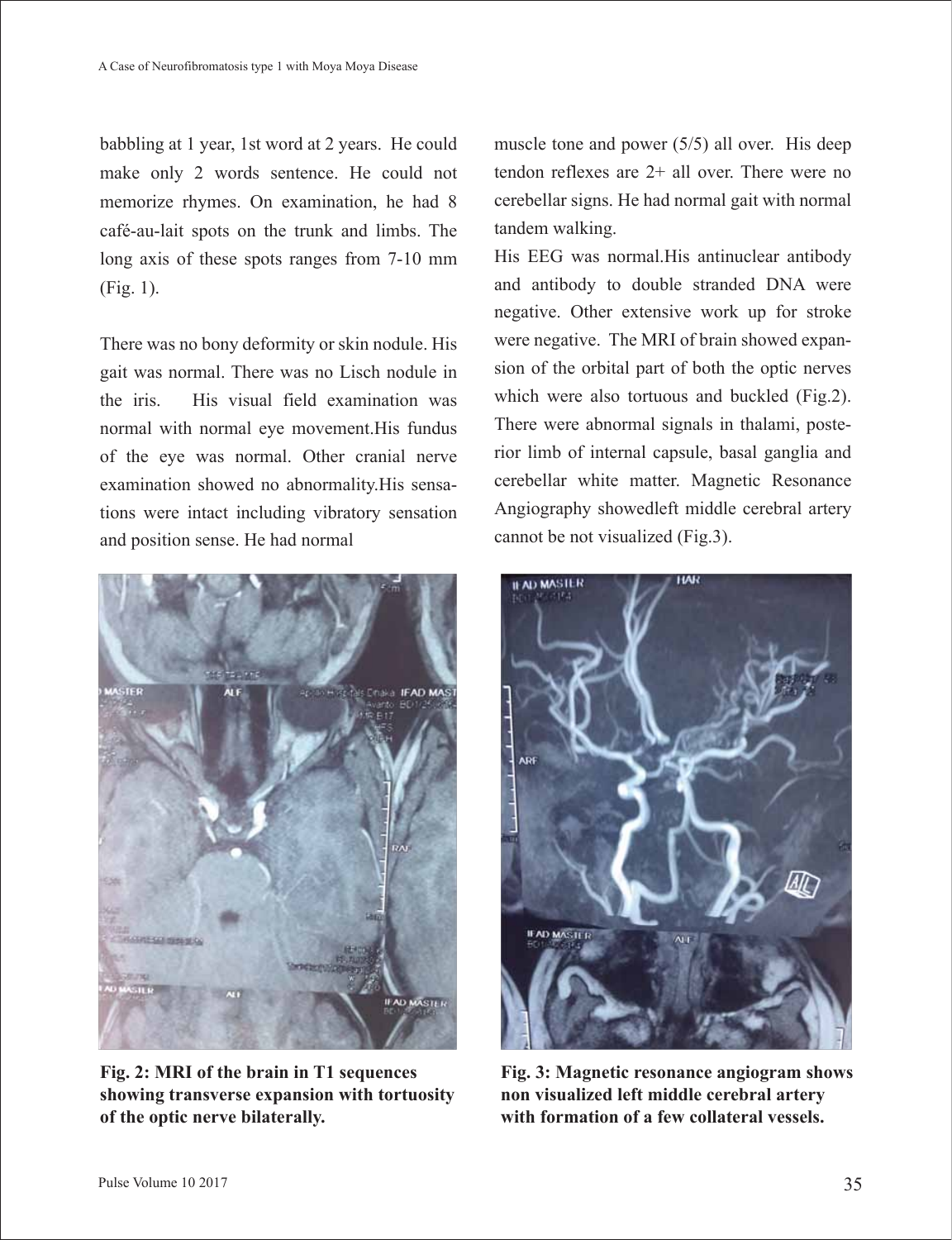# **REVIEW ARTICLE**

Finally diagnosed to have Neurofibromatosis 1 with Moya Moya Disease with bilateral optic glioma. The child has been given oxcarbazepine and was given referral to ophthalmology, pediatric oncology and neurosurgery. As there was no symptom, the ophthalmologist asked for 6 monthly follow up until the age of 10 years. The pediatric oncologist advised similarly. The neurosurgeon took the decision to go for pialsynangiosis for Moya Moya disease.

### **Case Discussion**

Neurofibromatosis type 1 (NF1) is the most common autosomal dominant condition affecting the nervous system with an incidence of 1 in 2500 to 3500. It was first described in 1882 and the diagnostic criteria were established in 1987 by National Institute of Health which set seven points for diagnosis:

1. Six or more café-au-lait macules larger than 5mm in greatest diameter in pre-pubertal individual or larger than 15 mm in post-pubertal individuals

2. Two or more neurofibromas of any type or one plexiform neurofibroma

- 3. Freckling in axillary and inguinal region
- 4. Optic glioma
- 5. Two or more Lisch nodules

6 A distinctive osseous lesion (e.g. sphenoid dysplasia or thinning of the long bone cortex with or without pseudothrosis)

7. A first degree relative (parent, sibling or offspring) with NF1. Two or more are required for diagnosis of neurofibromatosis type 1.

NF1 is a progressive autosomal dominant condition caused by mutation in NF1 gene on

chromosome 17. NF1 is also heterogeneous at the mutation level, with than 300 independent mutations having been reported in the gene.

Vasculopathy is under recognized in NF 1. In this disease, characteristic vascular lesions are distributed in renal arterial tree<sup>1</sup>; Symptomatic involvement is uncommon.<sup>1</sup> Vascular malformation of the intracranial circulation induces stenosis, occlusion, ectasia, fusiform aneurysm formation or arteriovenous fistula. Our case shows Moya Moya with supraclinoid internal carotid artery narrowing of the left side. Rosser et al<sup>2</sup> showed 353 children with NF1 underwent routine MRI screening and 8 (2.5%) had cerebral vessel abnormality. The mean age of cerebral vasculopathy was between 5.2 and 7.3 years. $2,3,4$ There may be a lag of several months to years between radiologic manifestations and the development of ischemic symptoms. This shows the importance of radiologic surveillance. Though there is no consensus regarding the treatment of vasculopathy, revascularization operation and giving aspirin looks prudent.

The etiology of vascular disease in NF1 is not well understood. The neurofibromin protein has been shown to be expressed in the vascular endothelial cell layer as well as in the smooth muscle of the aorta and it is likely to be involved in the pathogenesis of vasculopathy in NF1. $5, 6$ Smooth muscle cells that have lost NF1 exhibit an abnormal proliferative response to arterial injury, which may account for the development of obstructive vascular disease. The increased neo-intima formation in response to mechanical injury has been shown to be mediated by a molecular signaling pathway in NF1 +/- mice